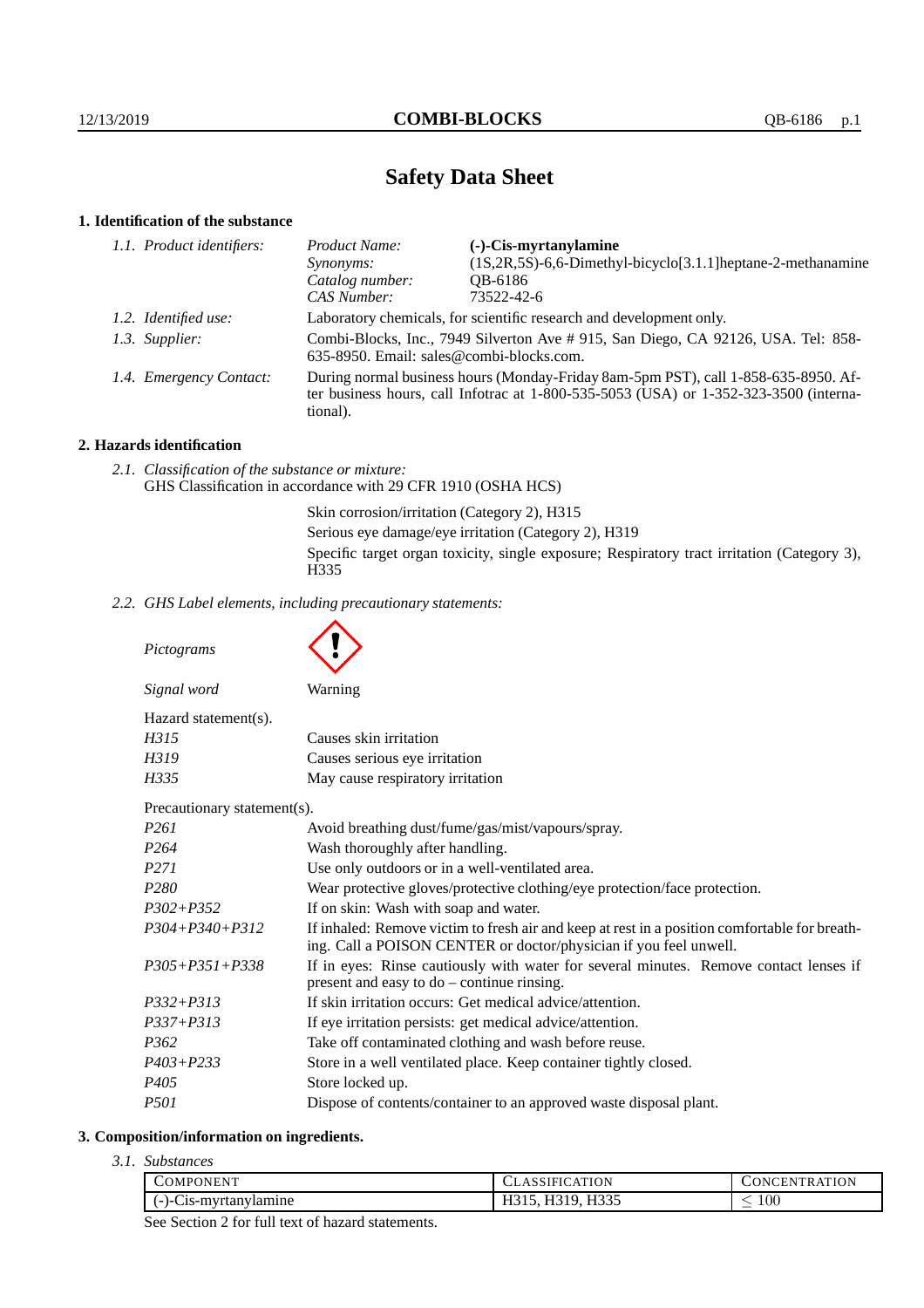### **4. First aid measures**

*4.1. Description of first aid measures.*

| Consult a physician. Show this safety data sheet to the doctor in attendance. Move out of<br>dangerous area.                                         |
|------------------------------------------------------------------------------------------------------------------------------------------------------|
| Remove victim to fresh air and keep at rest in a position comfortable for breathing. Call a<br>POISON CENTER or doctor/physician if you feel unwell. |
| Wash with soap and water.                                                                                                                            |
| Rinse cautiously with water for several minutes. Remove contact lenses if present and<br>easy to $do$ – continue rinsing.                            |
| Wash out mouth with copious amounts of water for at least 15 minutes. Seek medical<br>attention.                                                     |
|                                                                                                                                                      |

- *4.2. Most important symptoms and effects, both acute and delayed:* See Section 2.2 and/or in Section 11.
- *4.3. Indication of any immediate medical attention and special treatment needed:* No data.

#### **5. Fire fighting measures**

- *5.1. Extinguishing media:* Use dry sand, dry chemical or alcohol-resistant foam for extinction.
- *5.2. Special hazards arising from the substance or mixture:* Carbon monoxide, nitrogen oxides.
- *5.3. Advice for firefighters:* Wear self-contained breathing apparatus for firefighting if necessary.
- *5.4. Further information:* No data available.

#### **6. Accidental release measures**

- *6.1. Personal precautions, protective equipment and emergency procedures:* Ensure adequate ventilation. Use personal protective equipment.
- *6.2. Environmental precautions:* Should not be released into the environment. See Section 12 for additional ecological information.
- *6.3. Methods and materials for containment and cleaning up:* Sweep up or vacuum up spillage and collect in suitable container for disposal.
- *6.4. Reference to other sections:* Refer to protective measures listed in Sections 8 and 13.

#### **7. Handling and storage**

- *7.1. Precautions for safe handling:* Avoid contact with skin and eyes. Avoid inhalation of vapour or mist. Keep away from sources of ignition - No smoking. Take measures to prevent the build up of electrostatic charge. For precautions see section 2.2.
- *7.2. Conditions for safe storage, including any incompatibilities:* Keep container tightly closed in a dry and well-ventilated place. Containers which are opened must be carefully resealed and kept upright to prevent leakage.
- *7.3. Specific end use(s):* Laboratory chemicals, for scientific research and development only.

#### **8. Exposure Controls / Personal protection**

*8.1. Control parameters:*

*Components with workplace control parameters:* Contains no substances with occupational exposure limit values.

*8.2. Exposure controls:*

*Appropriate engineering controls:* Ensure that eyewash stations and safety showers are close to the workstation location. Ensure adequate ventilation, especially in confined areas. Use only under a chemical fume hood.

*Personal protective equipment:*

| Eye/face protection: | Wear appropriate protective eyeglasses or chemical safety goggles as described by OSHA's<br>eye and face protection regulations in 29 CFR 1910.133 or European Standard EN166.                                                                                                                                         |
|----------------------|------------------------------------------------------------------------------------------------------------------------------------------------------------------------------------------------------------------------------------------------------------------------------------------------------------------------|
| Skin protection:     | Handle with gloves. Gloves must be inspected prior to use. Use proper glove removal<br>technique (without touching glove's outer surface) to avoid skin contact with this product.<br>Dispose of contaminated gloves after use in accordance with applicable laws and good<br>laboratory practices. Wash and dry hands |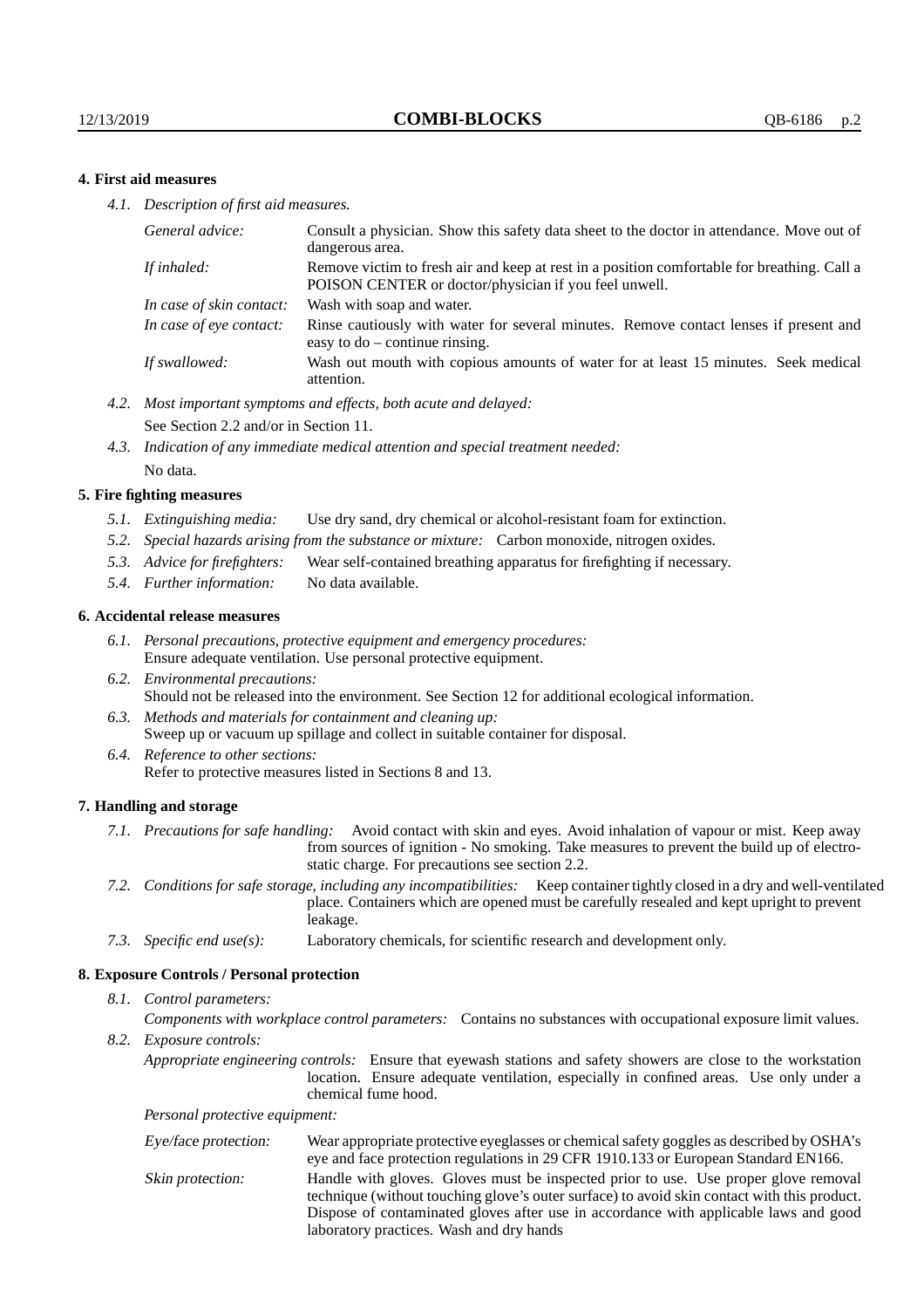| <b>Body Protection:</b>            | Complete suit protecting against chemicals, Flame retardant antistatic protective clothing. |
|------------------------------------|---------------------------------------------------------------------------------------------|
|                                    | The type of protective equipment must be selected according to the concentration and        |
|                                    | amount of the dangerous substance at the specific workplace.                                |
| Respiratory protection:            | No protective equipment is needed under normal use conditions.                              |
| Control of environmental exposure: | Prevent further leakage or spillage if safe to do so. Do not let product enter              |
|                                    | drains.                                                                                     |

## **9. Physical and chemical properties**

*9.1. Information on basic physical and chemical properties*

| (a)      | Appearance:                                   | Liquid   |
|----------|-----------------------------------------------|----------|
| (b)      | Odour:                                        | No data  |
| (c)      | Odour Threshold:                              | No data  |
| (d)      | pH:                                           | No data  |
| (e)      | Melting point/freezing point:                 | No date. |
| (f)      | Initial boiling point and boiling range:      | No data  |
| (g)      | Flash point:                                  | No data  |
| (h)      | Evaporatoin rate:                             | No data  |
| (i)      | Flammability (solid, gas):                    | No data  |
| (j)      | Upper/lower flammability or explosive limits: | No data  |
| $\rm(k)$ | Vapour pressure:                              | No data  |
| (1)      | Vapour density:                               | No data  |
| (m)      | Relative density:                             | No data  |
| (n)      | Water solubility:                             | No data  |
| $\circ$  | Partition coefficient: n-octanol/water:       | No data  |
| (p)      | Auto-ignition:                                | No data  |
| (q)      | Decomposition temperature:                    | No data  |
| (r)      | Viscosity:                                    | No data  |
| (s)      | Explosive properties:                         | No data  |
| (t)      | Oxidizing properties:                         | No data  |

*9.2. Other safety information:*

| Formula          | $C_{10}H_{19}N$ |
|------------------|-----------------|
| Molecular weight | 153.3           |
| CAS Number       | 73522-42-6      |

## **10. Stability and reactivity**

- *10.1. Reactivity* No data
- *10.2. Chemical stability* Stable under recommended storage conditions.
- *10.3. Possibility of hazardous reactions* No data
- *10.4. Conditions to avoid*
- *10.5. Incompatible material* Explosives, spontaneously combustible substances, oxidizing substances, organic peroxides, .
- *10.6. Hazardous decomposition products:*

Hazardous decomposition products formed under fire conditions: Carbon monoxide, nitrogen oxides. Other decomposition products: No data In the event of fire: See Section 5.

## **11. Toxicological information**

*11.1 Information on toxicological effects*

| Acute toxicity:                    | No data available.                |
|------------------------------------|-----------------------------------|
| Skin irritation/corrosion:         | No data available.                |
| Eye damage/irritation:             | Causes serious eye irritation.    |
| Respiratory or skin sensitization: | May cause respiratory irritation. |
| Germ cell mutagenicity:            | No data available.                |
| Carcinogenicity:                   | No data available.                |